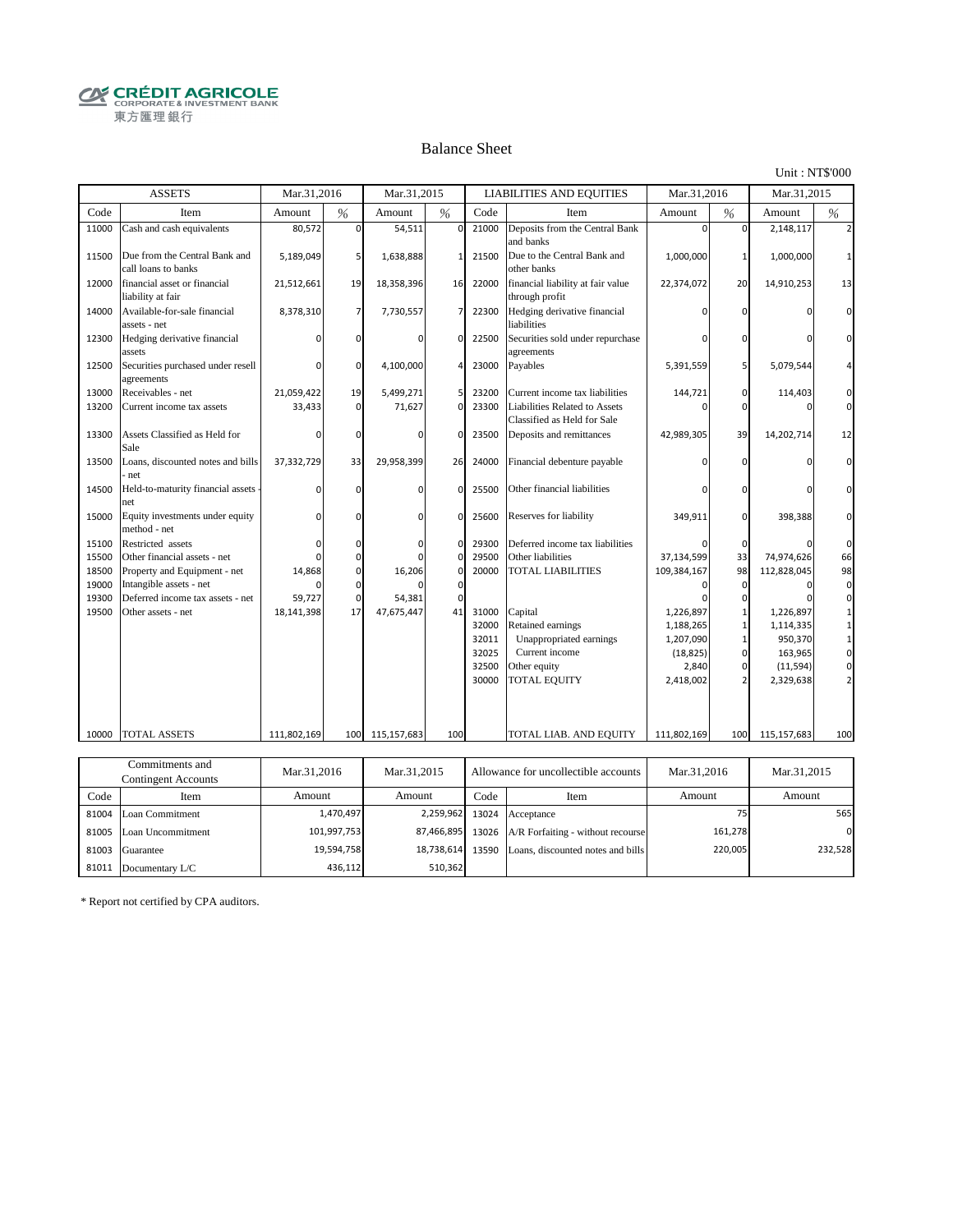**CALCOUT AGRICOLE**<br>
CORPORATE & INVESTMENT BANK<br>
東方匯理銀行

### Consolidate Income Statement

Unit : NT\$'000

|       |                                                                                                  | Jan.-Mar., 2016 |           | Jan.-Mar., 2015 |                | Variable %     |
|-------|--------------------------------------------------------------------------------------------------|-----------------|-----------|-----------------|----------------|----------------|
| 代碼    | 項<br>目                                                                                           | Amount          | $\%$      | Amount          | $\%$           |                |
| 41000 | Interest income                                                                                  | 258,342         | 101       | 229,188         | 89             | 13             |
| 51000 | Interest expense                                                                                 | (286, 397)      | (112)     | (120, 751)      | (47)           | 137            |
|       | Net interest (expense) income                                                                    | (28, 055)       | (11)      | 108,437         | 42             | (126)          |
|       | Other operating income                                                                           | $\Omega$        | 0         | 0               | $\overline{0}$ | 0              |
|       | Commission income                                                                                | 21,335          | 8         | 33,589          | 13             | (36)           |
|       | Gain (loss) on financial assets or liabilities<br>measured at fair value through profit and loss | (2,057,489)     | (803)     | 64,798          | 25             | (3, 275)       |
|       | Realized gain (loss) on available-for-sale<br>financial assets                                   | (22, 637)       | (9)       | (263)           | 0              | 8,507          |
|       | Realized gain (loss) on held-to-maturity<br>financial assets                                     |                 | 0         | 0               | 0              |                |
|       | Foreign exchange gains (losses) - net                                                            | 2,265,694       | 884       | 32,151          | 13             | 6,947          |
|       | Impairment loss on assets (reversal of                                                           |                 | 0         | 0               | 0              | 0              |
|       | impairment loss on assets)                                                                       |                 |           |                 |                |                |
|       | Others                                                                                           | 77,456          | 30        | 81,386          | 32             | (5)            |
|       | Net income                                                                                       | 256,304         | 99        | 320,098         | 125            | (20)           |
| 58200 | Bad debt expenses                                                                                | (91, 500)       | (36)      | 0               | 0              | 0              |
|       | Operating expenses                                                                               | 0               | 0         | 0               | 0              | 0              |
| 58500 | Employee benefits                                                                                | (75, 197)       | (29)      | (72, 858)       | (28)           |                |
| 59000 | Depreciation and amortization expense                                                            | (764)           | 0         | (777)           | 0              | (2)            |
| 59500 | Other general and administrative expenses                                                        | (66, 455)       | (26)      | (57, 124)       | (22)           | 16             |
|       | Consolidated income (loss) from continuing operations before<br>income tax                       | 22,388          | 9         | 189,339         | 74             | (88)           |
| 61003 | Consolidated income (loss) from continuing operations - Income<br>tax (expense) benefit          | (41, 213)       | (16)      | (25, 374)       | (10)           | 62             |
|       | Consolidated income (loss) from continuing operations - after<br>income tax                      | (18, 825)       | (7)       | 163,965         | 64             | (111)          |
| 62500 | Income (loss) from discontinued operations                                                       | 0               | 0         | 0               | 0              | $\Omega$       |
|       | Net income (loss)                                                                                | (18, 825)       | (7)       | 163,965         | 64             | (111)          |
|       | Other comprehensive income                                                                       |                 |           |                 |                |                |
| 65001 | Exchange differences on cumulative translation adjustments                                       | 4,723           | 2         | 3,960           | 2              | 19             |
| 65011 | Unrealized gain (loss) on available-for-sale financial assets                                    | (7, 125)        | (3)       | (12, 693)       | (5)            | (44)           |
| 65031 | Remeasurement of defined benift plans                                                            | O               | $\Omega$  |                 | $\Omega$       |                |
|       | 65051 Other comprehensive income after tax                                                       | 0               | $\pmb{0}$ | 0               | 0              | $\overline{0}$ |
|       | Total other comprehensive income                                                                 | (21, 227)       | (8)       | 155,232         | 61             | (114)          |
|       | Net income belong to:                                                                            |                 |           |                 |                |                |
|       | Owners' equity                                                                                   | (18, 825)       | (7)       | 163,965         | 64             | (111)          |
|       | Non-controlling Interests                                                                        |                 | 0         | 0               | 0              |                |
|       | Total other comprehensive income belong to:                                                      |                 |           |                 |                |                |
|       | Owners' equity                                                                                   | (21, 227)       | (8)       | 155,232         | 61             | (114)          |
|       | Non-controlling Interests                                                                        |                 | 0         | 0               | $\overline{0}$ | $\mathbf 0$    |

\* Report not certified by CPA auditors.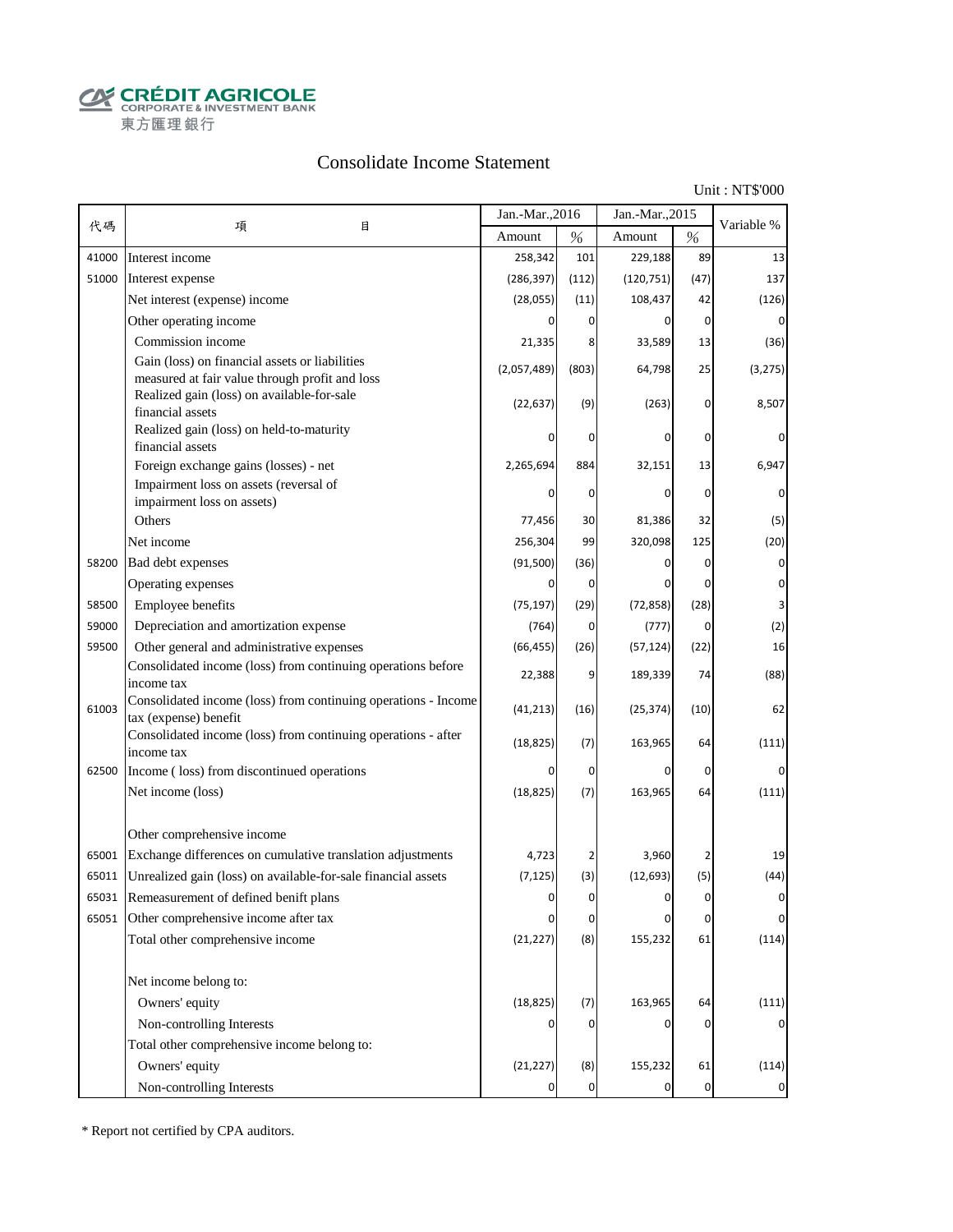

#### Information on fair value hierarchy of financial instruments

#### Unit : NT\$'000

| Instrument item meansured at fair value        |            | Mar.31,2016 |                    |         | Mar.31,2015 |           |                    |         |
|------------------------------------------------|------------|-------------|--------------------|---------|-------------|-----------|--------------------|---------|
|                                                | Total      | Level 1     | Level <sub>2</sub> | Level 3 | Total       | Level 1   | Level <sub>2</sub> | Level 3 |
| Non-derivative financial instruments           |            |             |                    |         |             |           |                    |         |
| Asset                                          |            |             |                    |         |             |           |                    |         |
| Financial assets designated at fair value      | 942,653    | 942,653     |                    |         | 3,005,374   | 3,005,374 |                    |         |
| through profit or loss                         |            |             |                    |         |             |           |                    |         |
| Held for trading financial asset               | 942,653    | 942,653     |                    |         | 3,005,374   | 3,005,374 |                    |         |
| Equity investment                              |            |             |                    |         |             |           |                    |         |
| Bond investment                                | 942,653    | 942,653     |                    |         | 3,005,374   | 3,005,374 |                    |         |
| Others                                         |            |             |                    |         |             |           |                    |         |
| Financial assets designated at fair value      |            |             |                    |         |             |           |                    |         |
| through profit or loss on initial recognition  |            |             |                    |         |             |           |                    |         |
| Available-for-sale financial assets            | 8,378,310  | 6,829,633   | 1,548,677          |         | 7,734,536   | 6,428,556 | 1,305,980          |         |
| Equity investment                              |            |             |                    |         |             |           |                    |         |
| Bond investment                                | 7.178.130  | 6,829,633   | 348,497            |         | 6,434,454   | 5,128,474 | 1,305,980          |         |
| Others                                         | 1,200,180  |             | 1,200,180          |         | 1,300,082   | 1,300,082 |                    |         |
| Liabilities                                    |            |             |                    |         |             |           |                    |         |
| Financial liabilities designated at fair value |            |             |                    |         |             |           |                    |         |
| through profit or loss                         |            |             |                    |         |             |           |                    |         |
| Held for trading financial liabilities         |            |             |                    |         |             |           |                    |         |
| Financial liabilities designated at fair value |            |             |                    |         |             |           |                    |         |
| through profit or loss on initial recognition  |            |             |                    |         |             |           |                    |         |
| Derivatives financial instruments              |            |             |                    |         |             |           |                    |         |
| Asset                                          |            |             |                    |         |             |           |                    |         |
| Financial assets designated at fair value      | 20,570,008 |             | 20,570,008         |         | 15,353,022  |           | 15,353,022         |         |
| through profit or loss                         |            |             |                    |         |             |           |                    |         |
| Hedging derivative financial assets            | ٠          |             |                    |         |             |           | ÷,                 |         |
| Liabilities                                    |            |             |                    |         |             |           |                    |         |
| Financial liabilities designated at fair value | 22,374,072 |             | 22,374,072         |         | 14,910,253  |           | 14,910,253         |         |
| through profit or loss                         |            |             |                    |         |             |           |                    |         |
| Hedging derivative financial liabilities       |            |             |                    |         |             |           |                    |         |

#### Financial asset changes in fair value measurement level 3

|                                               |           |           |                       |                        |              |                        |               | <b>Unit: NT\$'000</b> |
|-----------------------------------------------|-----------|-----------|-----------------------|------------------------|--------------|------------------------|---------------|-----------------------|
|                                               | Beginning |           | Profit/Loss valuation | Increase during period |              | Decrease during period |               |                       |
| Item                                          | retained  | Income    | Other comprehe        |                        | Transfers to | Sale, disposal         | Converted out | Ending retained       |
|                                               | earnging  | statement | income                | Buy in or issue        | Level 3      | or settlement          | from Level 3  | earning               |
| Financial assets designated at fair value     |           |           |                       |                        |              |                        |               |                       |
| through profit or loss                        |           |           |                       |                        |              |                        |               |                       |
| Held for trading financial assets             |           |           |                       |                        |              |                        |               |                       |
| Financial assets designated at fair value     |           |           |                       |                        |              |                        |               |                       |
| through profit or loss on initial recognition |           |           |                       |                        |              |                        |               |                       |
| Available-for-sale financial assets           |           |           |                       |                        |              |                        |               |                       |
| Hedging derivative financial assets           |           |           |                       |                        |              |                        |               |                       |
|                                               |           |           |                       |                        |              |                        |               |                       |

#### Financial liabilities changes in fair value measurement level 3

|                                                |                      |                                               |  |                 |                         |                                 |                               | <b>UIIII</b> . IN LOUU     |
|------------------------------------------------|----------------------|-----------------------------------------------|--|-----------------|-------------------------|---------------------------------|-------------------------------|----------------------------|
|                                                | Beginning            |                                               |  |                 | Increase during period  | Decrease during period          |                               |                            |
| Item                                           | retained<br>earnging | Valuation of profit/loss during<br>the period |  | Buy in or issue | Transfers to<br>Level 3 | Sale, disposal<br>or settlement | Converted out<br>from Level 3 | Ending retained<br>earning |
| Financial liabilities designated at fair value |                      |                                               |  |                 |                         |                                 |                               |                            |
| through profit or loss                         |                      |                                               |  |                 |                         |                                 |                               |                            |
| Held for trading financial liabilities         |                      |                                               |  |                 |                         |                                 |                               |                            |
| Financial liabilities designated at fair value |                      |                                               |  |                 |                         |                                 |                               |                            |
| through profit or loss on initial recognition  |                      |                                               |  |                 |                         |                                 |                               |                            |
| Hedging derivative financial liabilities       |                      |                                               |  |                 |                         |                                 |                               |                            |
|                                                |                      |                                               |  |                 |                         |                                 |                               |                            |

### Unit : NT\$'000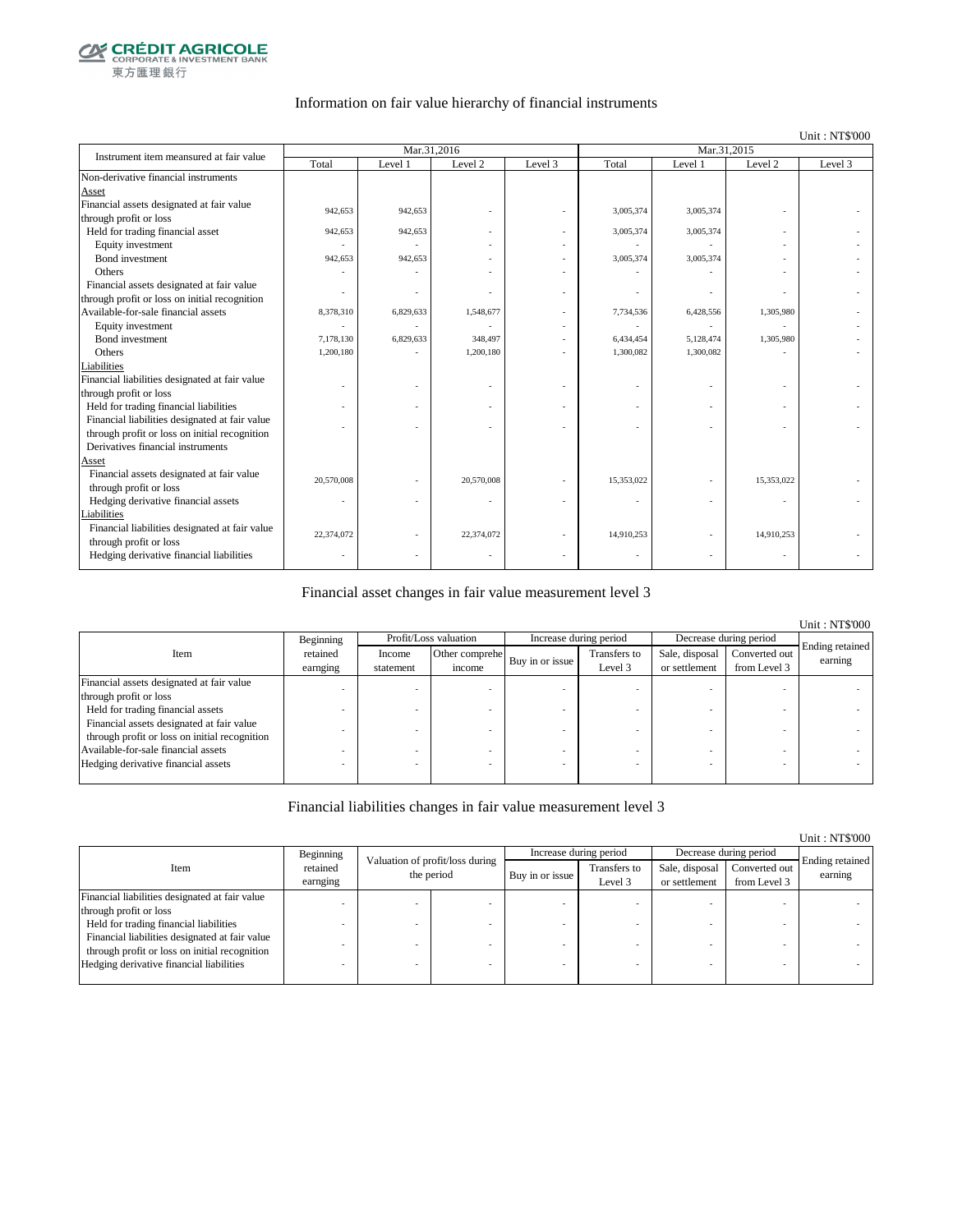

### ASSETS QUALITY

Unit : NT\$'000, %

| Year \ Month               |                                  |                          |                          | Mar.31,2016                                     |                     |                                                                  | Mar.31,2015              |                          |                                                 |                          |                                                      |
|----------------------------|----------------------------------|--------------------------|--------------------------|-------------------------------------------------|---------------------|------------------------------------------------------------------|--------------------------|--------------------------|-------------------------------------------------|--------------------------|------------------------------------------------------|
|                            | <b>ITEM</b>                      | Overdue<br>Amount        | Loan<br>Amount           | $%$ of<br>Overdue<br>loans<br>to Total<br>loans |                     | $%$ of<br>Loan loss reserve Loan loss reserve<br>to Overdue Loan | Overdue<br>Amount        | Loan<br>Amount           | $%$ of<br>Overdue<br>loans<br>to Total<br>loans | Loan loss<br>reserve     | $%$ of<br>Loan loss<br>reserve<br>to Overdue<br>Loan |
| Corporate Finance          | Security                         | $\sim$                   | 216,699                  |                                                 | 220,005             |                                                                  | $\blacksquare$           | 261,570                  |                                                 | 232,528                  |                                                      |
|                            | Unsecurity                       |                          | 37,336,034               |                                                 |                     |                                                                  |                          | 29,929,357               |                                                 |                          |                                                      |
|                            | Housing Loan                     |                          |                          | $\sim$                                          |                     |                                                                  |                          | $\overline{\phantom{a}}$ | $\overline{\phantom{0}}$                        |                          |                                                      |
|                            | Cash card                        |                          |                          | $\sim$                                          |                     | <b>NA</b>                                                        |                          |                          |                                                 |                          | <b>NA</b>                                            |
| <b>Consumer Finace</b>     | Small credit Loan                |                          |                          | $\overline{\phantom{a}}$                        |                     |                                                                  | -                        | $\overline{\phantom{0}}$ |                                                 |                          |                                                      |
|                            | Security<br>Others<br>Unsecurity | $\blacksquare$           | $\overline{\phantom{0}}$ |                                                 |                     |                                                                  | $\blacksquare$           | $\overline{\phantom{0}}$ |                                                 | $\overline{\phantom{0}}$ |                                                      |
|                            | Total                            | $\overline{\phantom{0}}$ | 37,552,733               | $\sim$                                          | 220,005             |                                                                  |                          | 30,190,927               |                                                 | 232,528                  |                                                      |
|                            |                                  | Overdue<br>Amount        | A/R<br>Amount            | $%$ of<br>Overdue A/R<br>to Total A/R           | Provision<br>Amount | $%$ of<br>Provision to<br>Overdue Loan                           | Overdue<br>Amount        | A/R<br>Amount            | $%$ of<br>Overdue A/R<br>to Total A/R           | Provision<br>Amount      | $%$ of<br>Provision to<br>Overdue<br>Loan            |
| Credit card                |                                  |                          |                          | $\sim$                                          |                     |                                                                  |                          | $\blacksquare$           |                                                 |                          |                                                      |
| Factoring-without recourse |                                  |                          | 16,126,875               | $\sim$                                          | 161,278             | <b>NA</b>                                                        | -                        | -                        |                                                 |                          | <b>NA</b>                                            |
| Other non-performing loans |                                  | $\blacksquare$           | $\overline{\phantom{0}}$ | $\blacksquare$                                  |                     |                                                                  | $\overline{\phantom{0}}$ | $\overline{\phantom{0}}$ | $\overline{\phantom{0}}$                        |                          |                                                      |

| Month<br>Year <sup>'</sup>                                                 | Mar.31.2016              | Mar. 31.2015 |
|----------------------------------------------------------------------------|--------------------------|--------------|
| Loan classified as non-Pass-Due with normal payment after debt negotiation | $\overline{\phantom{a}}$ |              |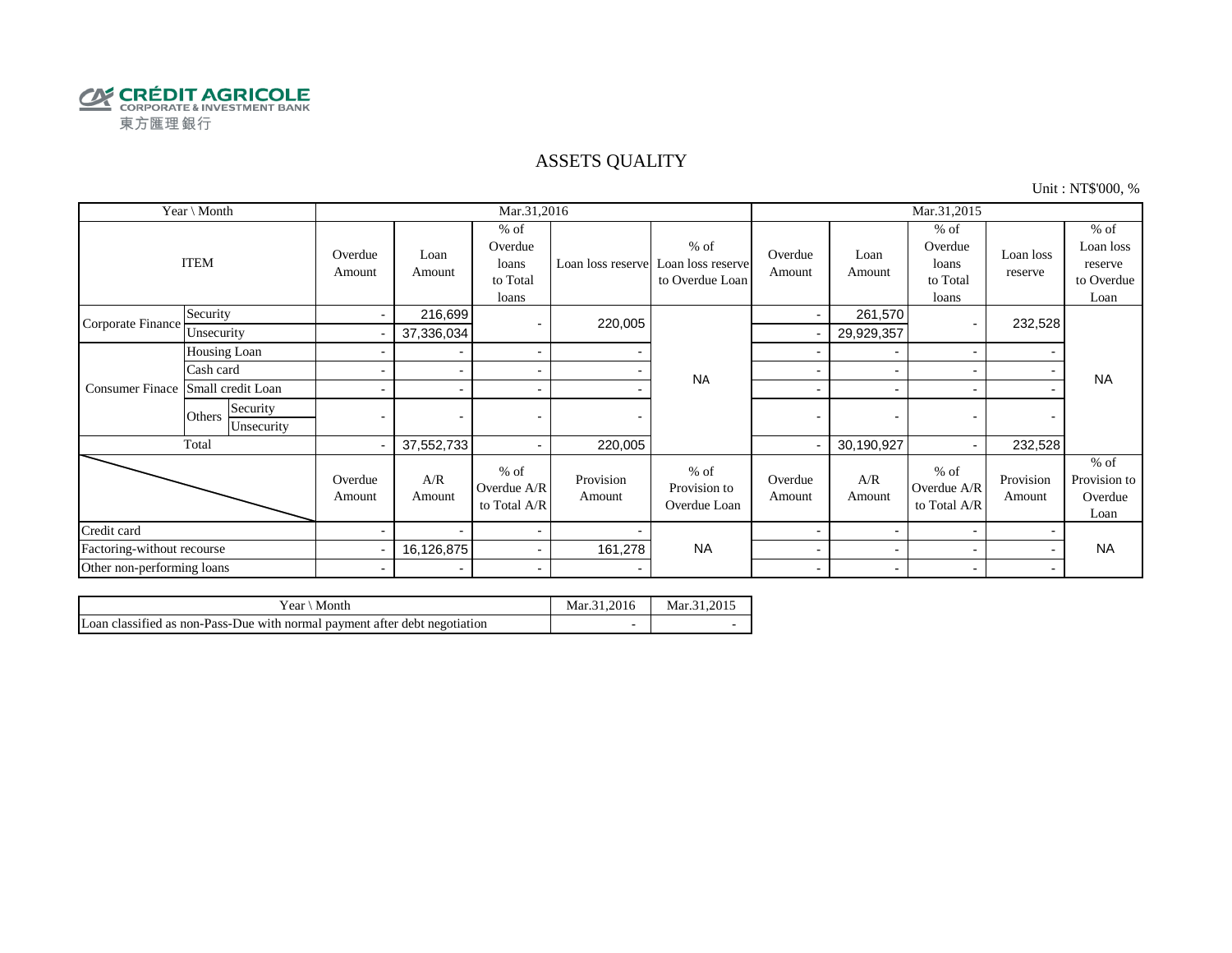

# Credit Exposure Concentration

Unit : NT\$'000, %

| Year \<br>Month |                         | Mar.31,2016                                |               |                                              | Mar.31,2015              |                                            |               |                                           |  |  |
|-----------------|-------------------------|--------------------------------------------|---------------|----------------------------------------------|--------------------------|--------------------------------------------|---------------|-------------------------------------------|--|--|
| Ranking         | Group Name              | <b>INDUSTRIAL</b><br><b>CLASSIFICATION</b> | Credit Amount | % of Credit<br>amount to<br>net worth $(\%)$ | Group Name               | <b>INDUSTRIAL</b><br><b>CLASSIFICATION</b> | Credit Amount | % of Credit<br>amount to<br>net worth (%) |  |  |
|                 | <b>FOXXXXX PIXXXXXX</b> | Manufacturing                              | 10,730,942    |                                              | 444% FOXXXXX PlXXXXXX    | Manufacturing                              | 6,460,378     | 277%                                      |  |  |
| 2               | <b>Ouxxxx</b>           | Manufacturing                              | 9,342,944     |                                              | 386% Mexxxxxx Cxx        | <b>Financial Service</b><br>Activities     | 5,255,145     | 226%                                      |  |  |
| 3               | <b>CxCx</b>             | Construction                               | 6,195,217     |                                              | 256% CxCx                | Construction                               | 4,403,942     | 189%                                      |  |  |
| 4               | <b>CSXX COXXXXXXXX</b>  | Manufacturing                              | 3,512,256     |                                              | 145% Fxx Eaxxxxx Texxxxx | Manufacturing                              | 4,244,338     | 182%                                      |  |  |
| 5               | EVXXXXXXX               | Transportation and<br>warehousing          | 1,859,160     |                                              | 77% CSXX COXXXXXXXX      | Manufacturing                              | 2,635,239     | 113%                                      |  |  |
| 6               | <b>Fxx Eaxxxxx</b>      | Manufacturing                              | 1,783,451     |                                              | 74% Quxxxx               | Manufacturing                              | 2,415,798     | 104%                                      |  |  |
| 7               | Taxxxx Cexxxx           | Manufacturing                              | 1,580,434     |                                              | 65% EVXXXXXX             | Transportation and<br>warehousing          | 2,168,076     | 93%                                       |  |  |
| 8               | Unxxxx Mixxxxxxxxxxxxxx | Manufacturing                              | 1,290,150     |                                              | 53% Uxx Pxxxxxxxx        | <b>Financial Holding</b>                   | 1,545,215     | 66%                                       |  |  |
| 9               | <b>Chxxx Stxxx</b>      | Ironmaking and<br>Steelmaking              | 972,156       |                                              | 40% Taxxxx Cexxxx        | Manufacturing                              | 1,098,090     | 47%                                       |  |  |
| 10              | Pox Chxx                | <b>Financial Holding</b>                   | 798,280       |                                              | 33% Ax Oxxxxxxx          | Manufacturing                              | 750,752       | 32%                                       |  |  |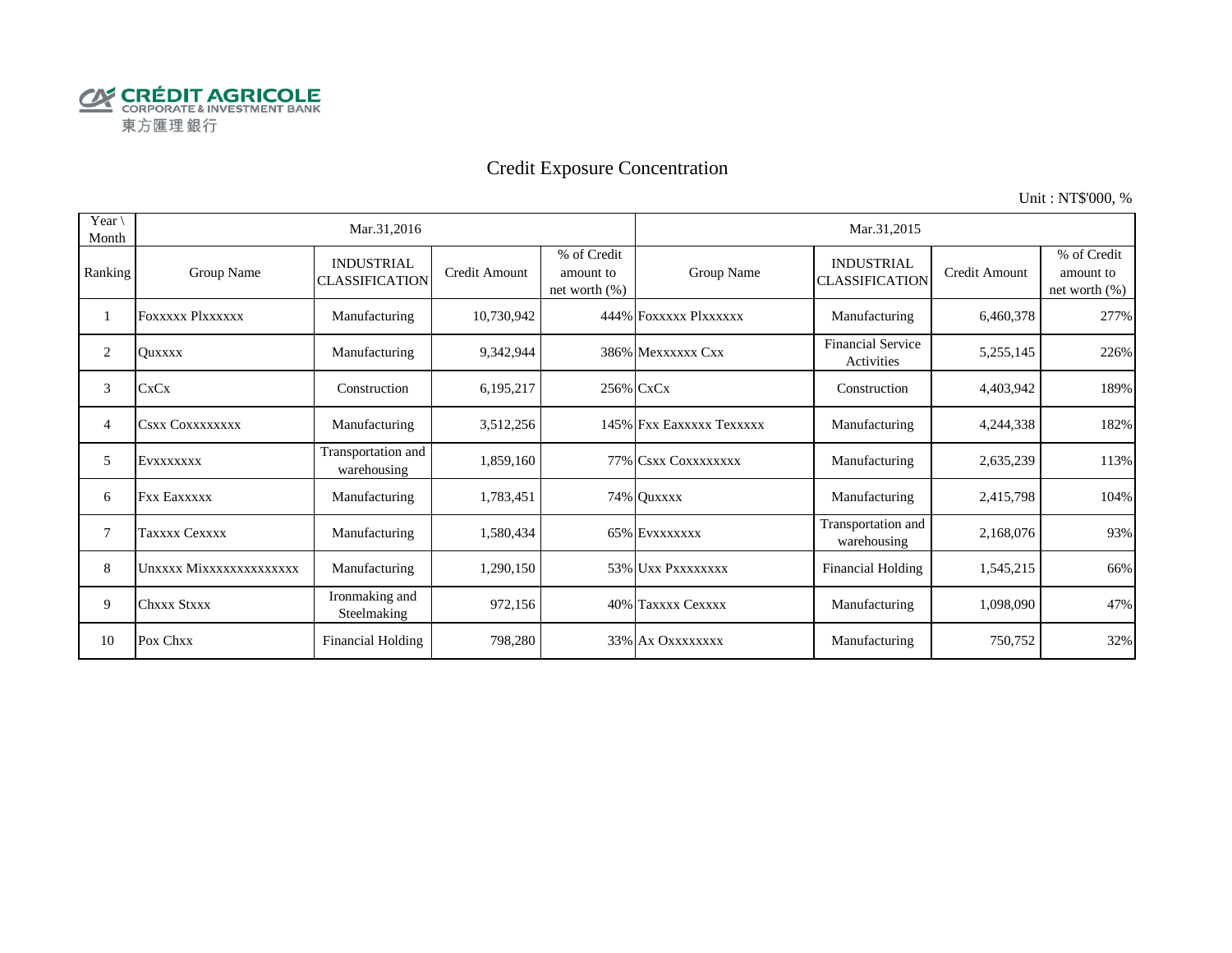

### Interest-Rate Sensitivity - TWD Currency Mar.31,2016

Unit : NT\$'000, %

| <b>ITEM</b>                                                    | $0$ to $90$ days | 91 to 180 days           | 181 days to 1 year       | over 1 year | <b>TOTAL</b> |  |  |  |  |
|----------------------------------------------------------------|------------------|--------------------------|--------------------------|-------------|--------------|--|--|--|--|
| Sensitive assets                                               | 7,900,913        | 3,867,048                | 3,583,809                | 9,188,522   | 24,540,292   |  |  |  |  |
| Sensitive liabilities                                          | 155,761          | $\overline{\phantom{a}}$ | $\overline{\phantom{a}}$ | 1,074,822   | 1,230,583    |  |  |  |  |
| Sensitive Gap                                                  | 7,745,152        | 3,867,048                | 3,583,809                | 8,113,700   | 23,309,709   |  |  |  |  |
| Equity                                                         |                  |                          |                          |             | 2,306,818    |  |  |  |  |
| Ratio of interest-rate sensitive assets to liabi<br>1,994.20 % |                  |                          |                          |             |              |  |  |  |  |
| Ratio of interest-rate sensitive gap to equity<br>1,010.47 %   |                  |                          |                          |             |              |  |  |  |  |

# Interest-Rate Sensitivity - USD Currency Mar.31,2016

Unit : US\$'000, %

| <b>ITEM</b>                                                     | $0$ to 90 days | 91 to $180$ days | 181 days to 1 year | over 1 year | <b>TOTAL</b> |  |  |  |  |
|-----------------------------------------------------------------|----------------|------------------|--------------------|-------------|--------------|--|--|--|--|
| Sensitive assets                                                | 705,239        | 238,810          | 81,350             | 307,573     | 1,332,972    |  |  |  |  |
| Sensitive liabilities                                           | 1,248,696      | 330,523          | 100.429            | ٠           | 1,679,648    |  |  |  |  |
| Sensitive Gap                                                   | (543, 457)     | (91, 713)        | (19,079)           | 307,573     | (346, 676)   |  |  |  |  |
| Equity                                                          |                |                  |                    |             | 3,447        |  |  |  |  |
| Ratio of interest-rate sensitive assets to liabi<br>79.36 %     |                |                  |                    |             |              |  |  |  |  |
| Ratio of interest-rate sensitive gap to equity<br>$-10,057.33%$ |                |                  |                    |             |              |  |  |  |  |

Note:

- 1. Interest-rate sensitive assets or liabilities represent interest bearing assets or interest paying liabilities influenced by the fluctuation of interest rates.
- 2. Ratio of interest-rate sensitive assets to liabilities = Interest-rate sensitive assets ÷ Interest-rate sensitive liabilities (i.e. New Taiwan Dollar interest-rate sensitive assets and New Taiwan Dollar interest-rate sensitive liabilities with tenors of less than one year)
- 3. Interest-rate sensitive gap = Interest-rate sensitive assets  $-$  Interest-rate sensitive liabilities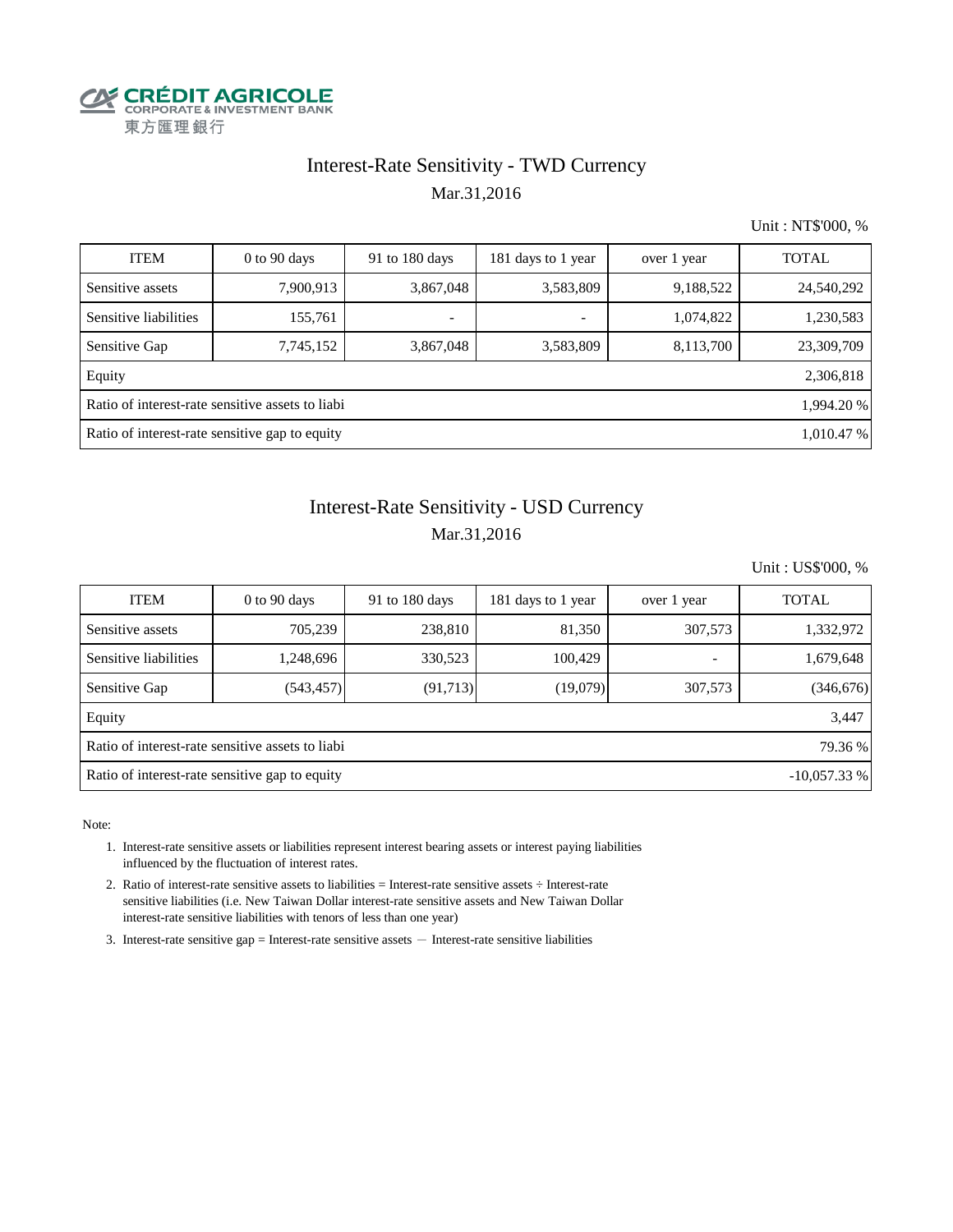

# Ratio of Profitability

Unit : %

| <b>ITEM</b>               |                   | Mar.31,2016 | Mar.31,2015 |  |
|---------------------------|-------------------|-------------|-------------|--|
| Ratio of return on assets | before income tax | 0.02%       | 0.14%       |  |
|                           | after incometax   | $-0.02%$    | 0.12%       |  |
| Ratio of return on equity | before income tax | 0.81 %      | 8.24 %      |  |
|                           | after incometax   | $-0.86%$    | 7.13 %      |  |
| Ratio of net income       |                   | $-8.28%$    | 51.22 %     |  |

Note:

- 1. Ratio of return on assets = Income before income tax  $\div$  Average assets
- 2. Ratio of return on equity = Income before income tax  $\div$  Average equity
- 3. Ratio of net income = Income before income tax  $\div$  Total revenue
- 4. Income before income tax is the year-to-date accumulated income.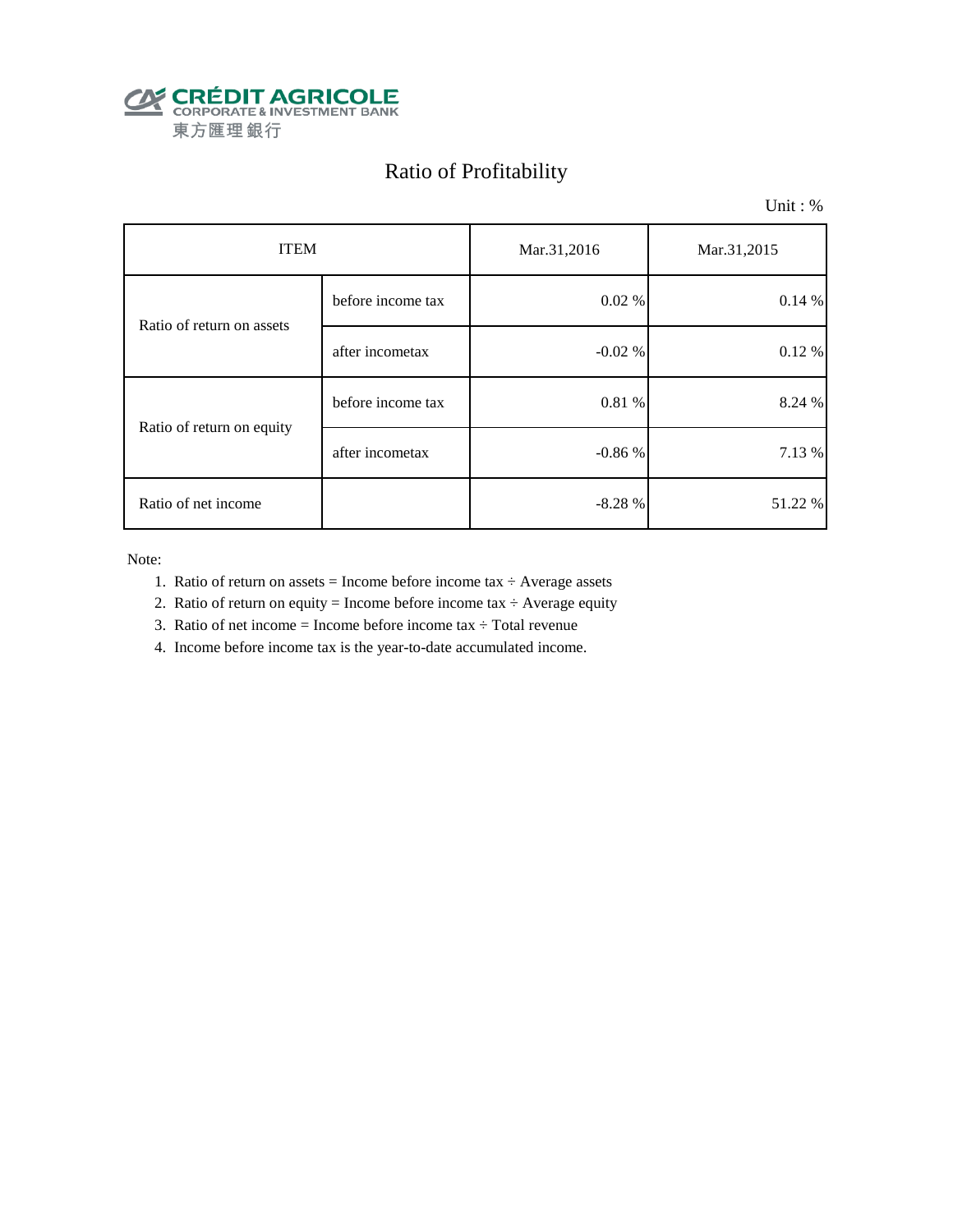

# Analysis of Assets and Liabilities by Maturity Date - TWD Currency Mar.31,2016

Unit : NT\$'000

| <b>ITEM</b> | <b>TOTAL</b> | Amount for the remaining period to the maturity date |                 |                |                       |             |  |  |
|-------------|--------------|------------------------------------------------------|-----------------|----------------|-----------------------|-------------|--|--|
|             |              | $0$ to 30 days                                       | $31$ to 90 days | 91 to 180 days | 181 days to<br>1 year | over 1 year |  |  |
| Assets      | 611,427,852  | 200,837,633                                          | 148,617,825     | 138,361,094    | 71,106,501            | 52,504,799  |  |  |
| Liabilities | 604,460,208  | 160,267,899                                          | 191,980,948     | 161,094,918    | 65,891,779            | 25,224,664  |  |  |
| Gap         | 6,967,644    | 40,569,734                                           | $-43,363,123$   | $-22,733,824$  | 5,214,722             | 27,280,135  |  |  |

Note:

 1. The table includes only New Taiwan Dollar amounts (i.e. excludes assets and liabilities denominated in foreign currency).

# Analysis of Assets and Liabilities by Maturity Date - USD Currency Mar.31,2016

Unit : US\$'000

| <b>ITEM</b> | <b>TOTAL</b> | Amount for the remaining period to the maturity date |                 |                |                       |             |  |  |
|-------------|--------------|------------------------------------------------------|-----------------|----------------|-----------------------|-------------|--|--|
|             |              | $0$ to 30 days                                       | $31$ to 90 days | 91 to 180 days | 181 days to<br>1 year | over 1 year |  |  |
| Assets      | 21,900,393   | 7,201,550                                            | 6,376,140       | 5,425,038      | 1,903,028             | 994,637     |  |  |
| Liabilities | 23,609,099   | 9,049,019                                            | 5,420,504       | 5,194,294      | 2,971,790             | 973,492     |  |  |
| Gap         | $-1,708,706$ | $-1,847,469$                                         | 955,636         | 230,744        | $-1,068,762$          | 21,145      |  |  |

Note:

1. The table includes only U.S. Dollar amounts.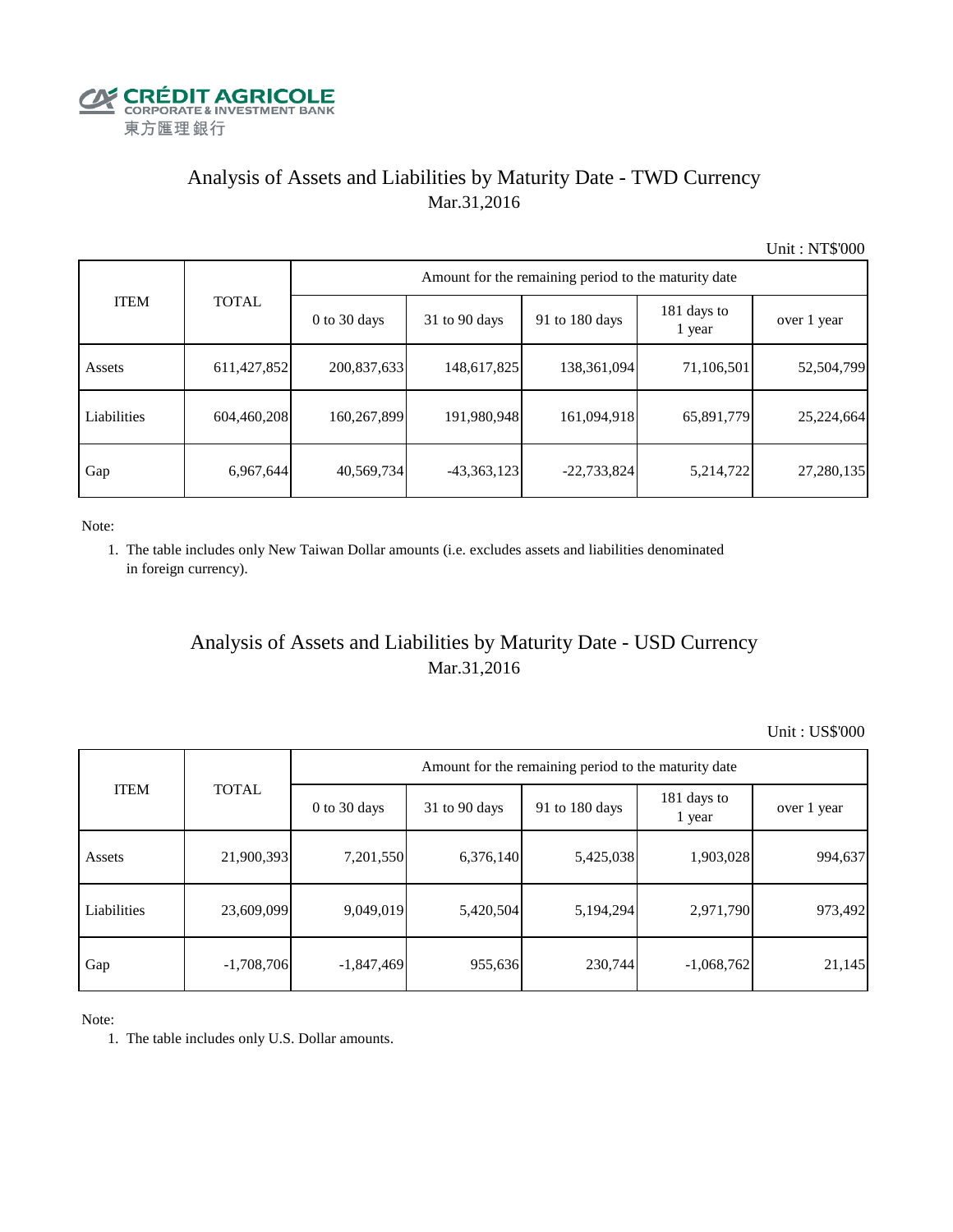

### Sale of Distressed Debt Information Mar.31,2016

1. Transcation information of distressed debt sale Unit: NT\$'000

Transaction  $\frac{\text{D}}{\text{Date}}$  Counterparty Debt Component Book Value Selling Price Gain/loss from disposal Condition of Agreement Relationship with counterparty - - - - - - - -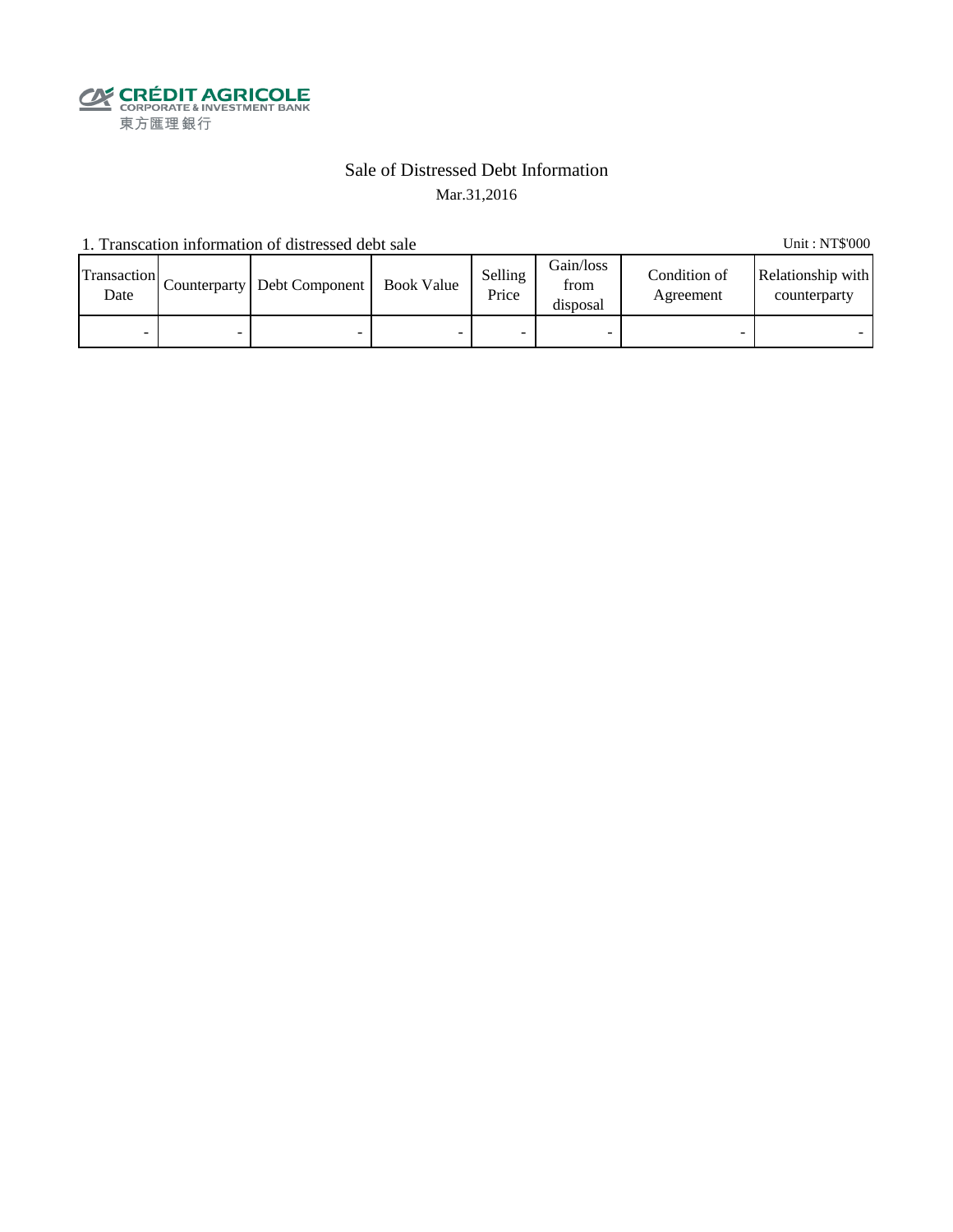

#### Information of reinvestment business Mar.31,2016

Unit : NT\$'000

| Investee<br>company | Main<br>Locatio  <br>n<br>Item |           | Stockholdi   Investment          | Realized                                                  | Conditions of share consolidation between the<br>company and its affiliated companies |                                 |          |                                        |         |  |
|---------------------|--------------------------------|-----------|----------------------------------|-----------------------------------------------------------|---------------------------------------------------------------------------------------|---------------------------------|----------|----------------------------------------|---------|--|
|                     |                                | Operating | ng ratio in<br>Closing<br>Period | Gain/Loss in<br><b>Book</b><br>Value<br>Current<br>Period | Current number<br>of stock holding                                                    | Pro Forma<br>number of<br>stock | of stock | Total<br>Number Stockholdin<br>g ratio | Remarks |  |
| -                   |                                | -         | $\overline{\phantom{0}}$         | -                                                         | $\overline{\phantom{a}}$                                                              | -                               |          | $\overline{\phantom{0}}$               |         |  |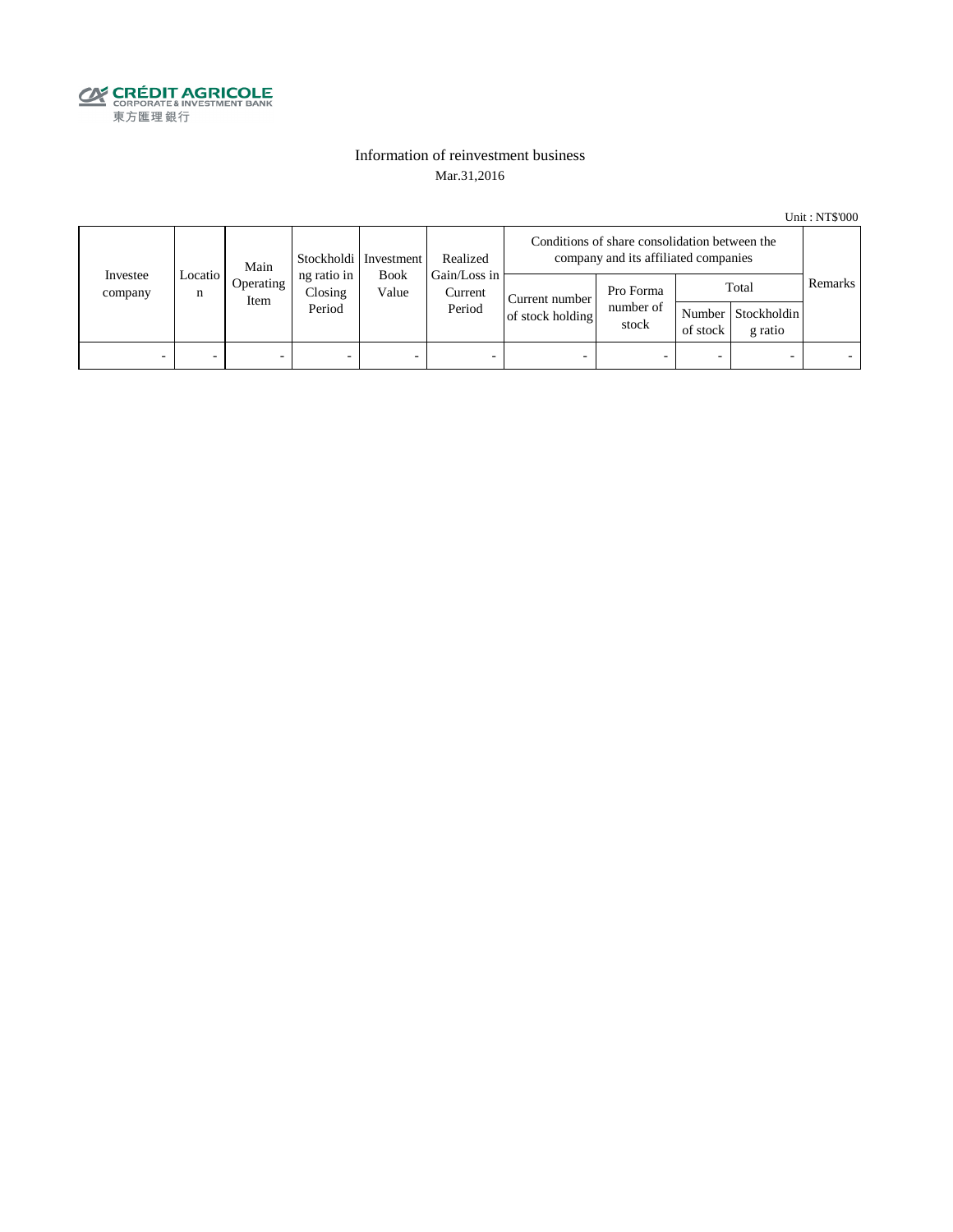

# Ratio of Deposits, Time Deposits and Foreign Currency Deposits to Total Deposits

Unit : NT\$'000, %

|                                | Mar.31,2016 | Mar.31,2015 |  |  |
|--------------------------------|-------------|-------------|--|--|
| Demand deposits                | 1,254,428   | 455,876     |  |  |
| % of Demand deposits           | 2.92 %      | 3.21 %      |  |  |
| Time deposits                  | 41,731,507  | 13,743,431  |  |  |
| % of Time deposits             | 97.08 %     | 96.79 %     |  |  |
| Foreign currency deposits      | 42,758,722  | 14,061,777  |  |  |
| % of Foreign currency deposits | 99.47 %     | 99.03 %     |  |  |

Note:

1. % of Demand deposits = demand deposits  $\div$  total deposits ;

% of Time deposits = time deposits  $\div$  total deposits ;

- % of Foreign currency deposits = foreign currency deposits  $\div$  total deposits
- 2. Demand deposits and Time deposits include Foreign currency deposits and Treasury deposits.
- 3. Postal office deposits are excluded.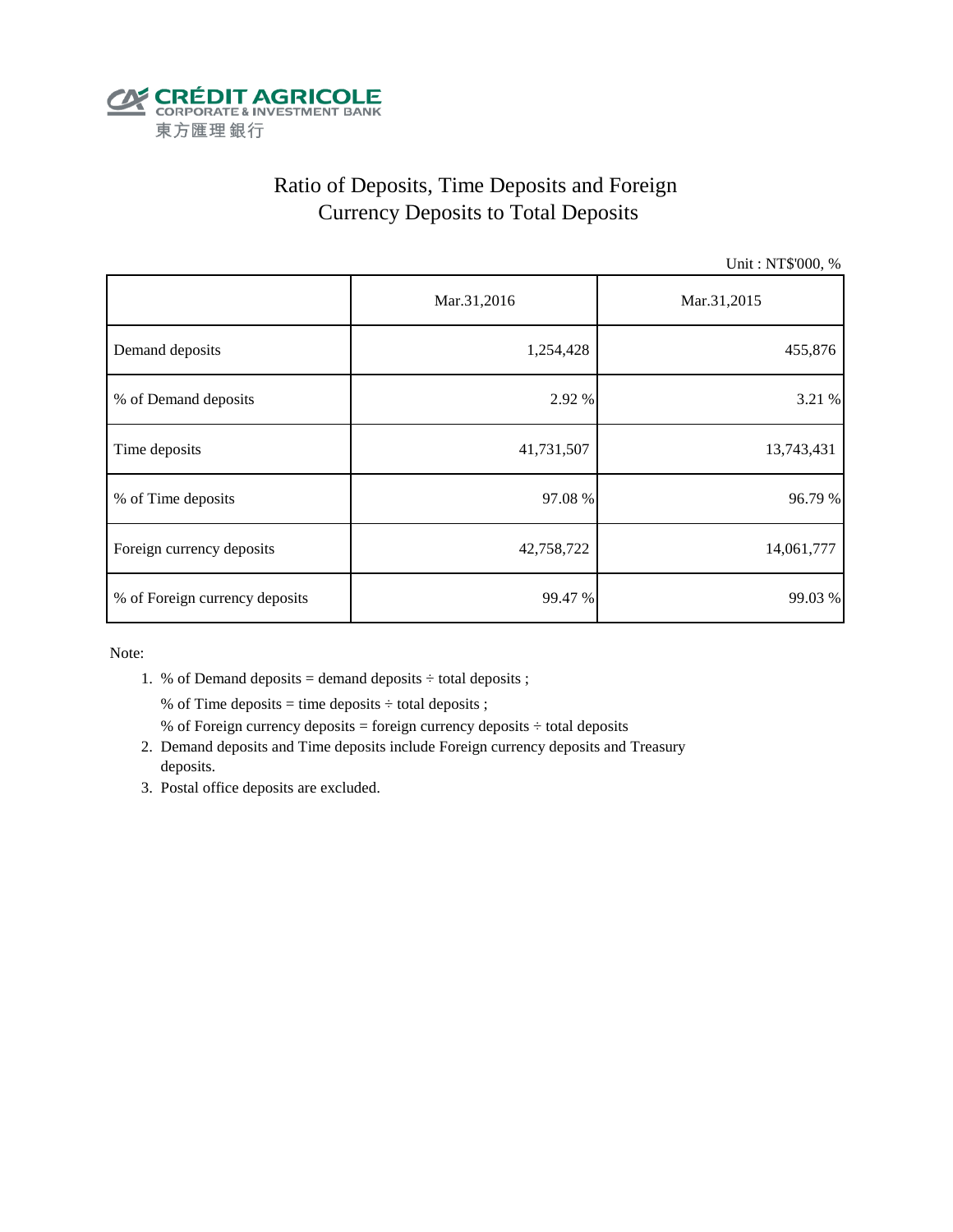

# Ratio of Small and Medium-Size Enterprise (SME) Loans

Unit : NT\$'000, %

|                     | Mar.31,2016 | Mar.31,2015 |  |  |
|---------------------|-------------|-------------|--|--|
| <b>SME</b> Loans    |             |             |  |  |
| % of SME Loans      | $0.00~\%$   | $0.00\ \%$  |  |  |
| Consumer Loans      | -           |             |  |  |
| % of Consumer Loans | $0.00\ \%$  | 0.00 %      |  |  |

Note:

- 1. % of SME Loans = SME Loans ÷ Total Loans;
- % of Consumer Loans = Consumer Loans  $\div$  Total Loans promulgated by the Banking Bureau.  $\frac{3}{5}$

Employee Loans under Welfare Committee and other individual Consumer Loans.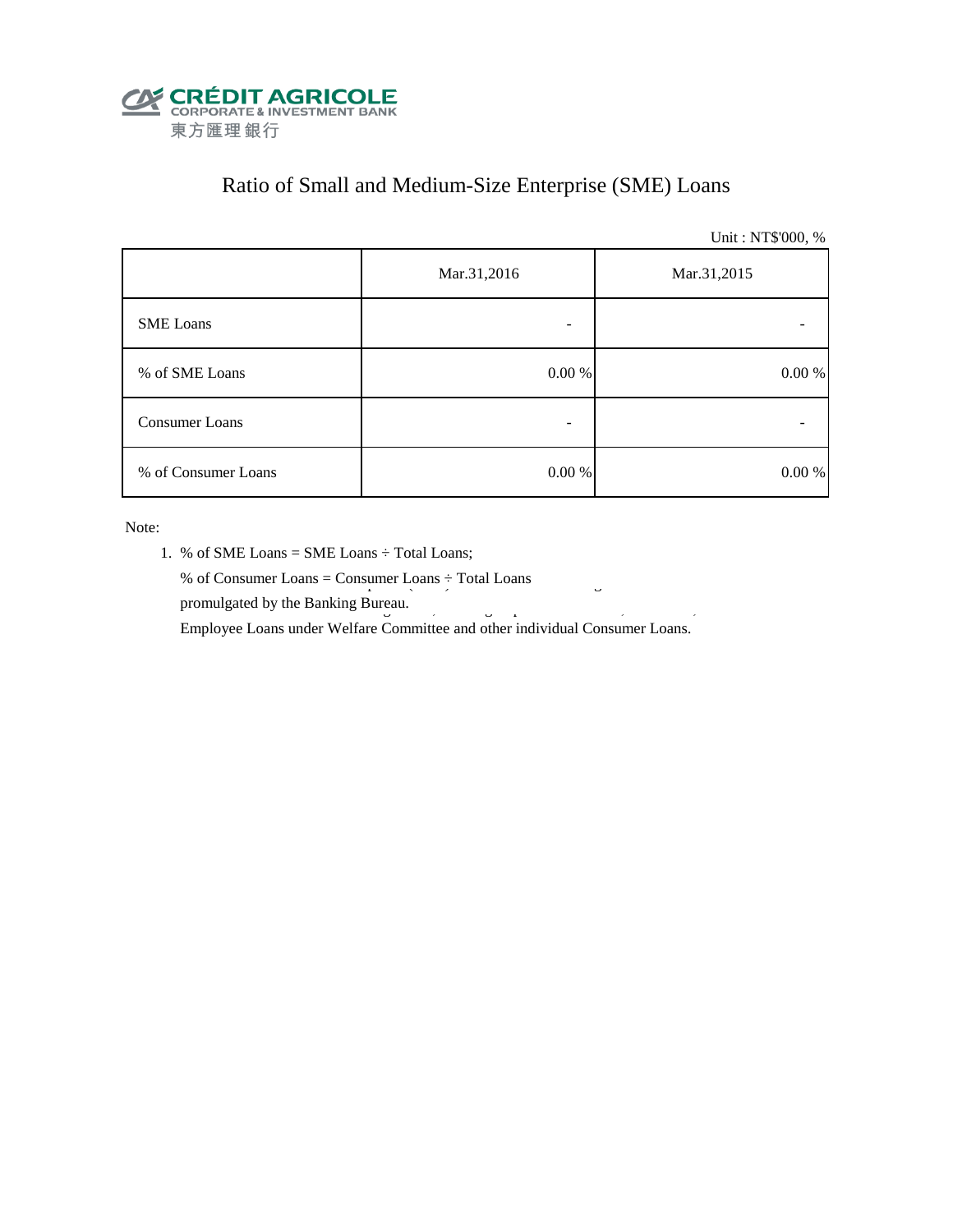

# Interest Bearing Assets and Interest Paying Liabilities

|                                                          |                    |                          |                    | Unit: NT\$'000, %        |  |
|----------------------------------------------------------|--------------------|--------------------------|--------------------|--------------------------|--|
|                                                          | Mar.31,2016        |                          | Mar.31,2015        |                          |  |
| <b>ITEM</b>                                              | Average<br>balance | Average<br>interest rate | Average<br>balance | Average<br>interest rate |  |
| Interest bearing assets                                  | 88,240,725         | 1.11 %                   | 117,443,605        | 0.77 %                   |  |
| Due from Central Bank, other branches<br>and other banks | 31,270,444         | 0.93%                    | 69,439,860         | 0.34 %                   |  |
| Securities purchased                                     | 10,270,039         | 1.73 %                   | 12,034,530         | 0.90 %                   |  |
| A/R Forfaiting - without recourse                        | 16,535,167         | 0.88 %                   |                    | $0.00\ \%$               |  |
| Loans, discounted notes and bills                        | 30,165,075         | 1.08 %                   | 35,969,215         | 1.55 %                   |  |
| Interest paying liabilities                              | 96,776,323         | 1.31 %                   | 125,835,173        | 0.44%                    |  |
| Due to banks and other branches                          | 54,435,958         | 1.61%                    | 111,382,542        | 0.41 %                   |  |
| Deposits (demand deposits, time<br>deposits and NCD)     | 42,340,365         | 0.92%                    | 14,452,631         | 0.71 %                   |  |

Note:

1. Average balance is based on daily average balance of interest bearing assets or interest liabilities.

 2. Interest bearing assets or interest paying liabilities are disclosed in accordance with the chart of accounts or their nature.